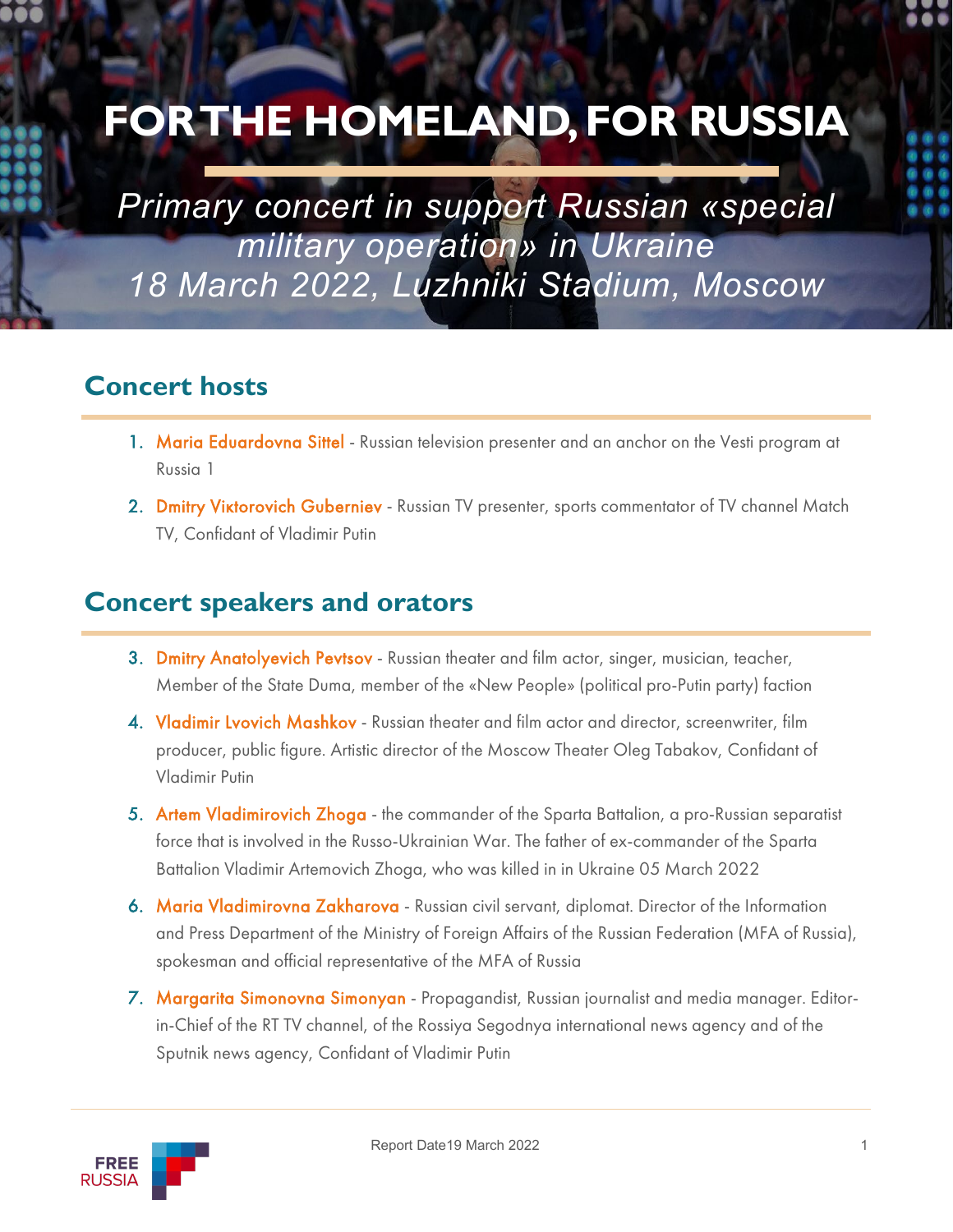#### **FOR THE HOMELAND, FOR RUSSIA** *Primary concert in support Russian «special military operation» in Ukraine 18 March 2022, Luzhniki Stadium, Moscow*

- 8. Tinatin (Tina) Givievna Kandelaki Russian journalist, TV presenter, producer, public figure, founder of the cosmetic brand ANSALIGY, Deputy General Director of Gazprom-Media and Managing Director of Gazprom-Media Entertainment Television, Acting Director of the TNT TV channel
- 9. Victor Anatolyevich Polyakov Russian aircraft engineer, Deputy General Director Managing Director of PJSC UEC-Saturn of the United Engine Corporation Confidant of Vladimir Putin
- 10. Vladimir Abdualievich Vasilyev Deputy of the State Duma
- 11. Sergey Mikhailovich Mironov Deputy of the State Duma
- 12. Alexey Gennadievich Nechayev Deputy of the State Duma
- 13. Alexey Yakovlevich Shloknik The Museum of the Great Patriotic War, Director
- 14. Yaroslav Yevgenyevich Nilov Deputy of the State Duma

## **Singers and celebrities**

- 15. Polina Sergeyevna Gagarina Russian singer, songwriter, actress, model, Confidant of Vladimir Putin
- 16. Oleg Mikhaylovich Gazmanov Russian singer, actor, composer, poet, producer, specializing in patriotic songs, Confidant of Vladimir Putin
- 17. Nikolay Vyacheslavovich Rastorguyev Vocalist, soloist, the lead singer of the Russian group Lyube, Confidant of Vladimir Putin
- 18. Vitaly Feoktistovich Loktev Keyboardist, bayanist, Lyube group
- 19. Alexander Erokhin Drummer, Lyube group
- 20. Sergey Pereguda Guitarist, Lyube group
- 21. Dmitry Streltsov Bass player, Lyube group
- 22. Alexey Tarasov backing vocalist, Lyube group
- 23. Pavel Suchkov backing vocalist, Lyube group
- 24. Alexey Vladimirovich Kantur backing vocalist, Lyube group

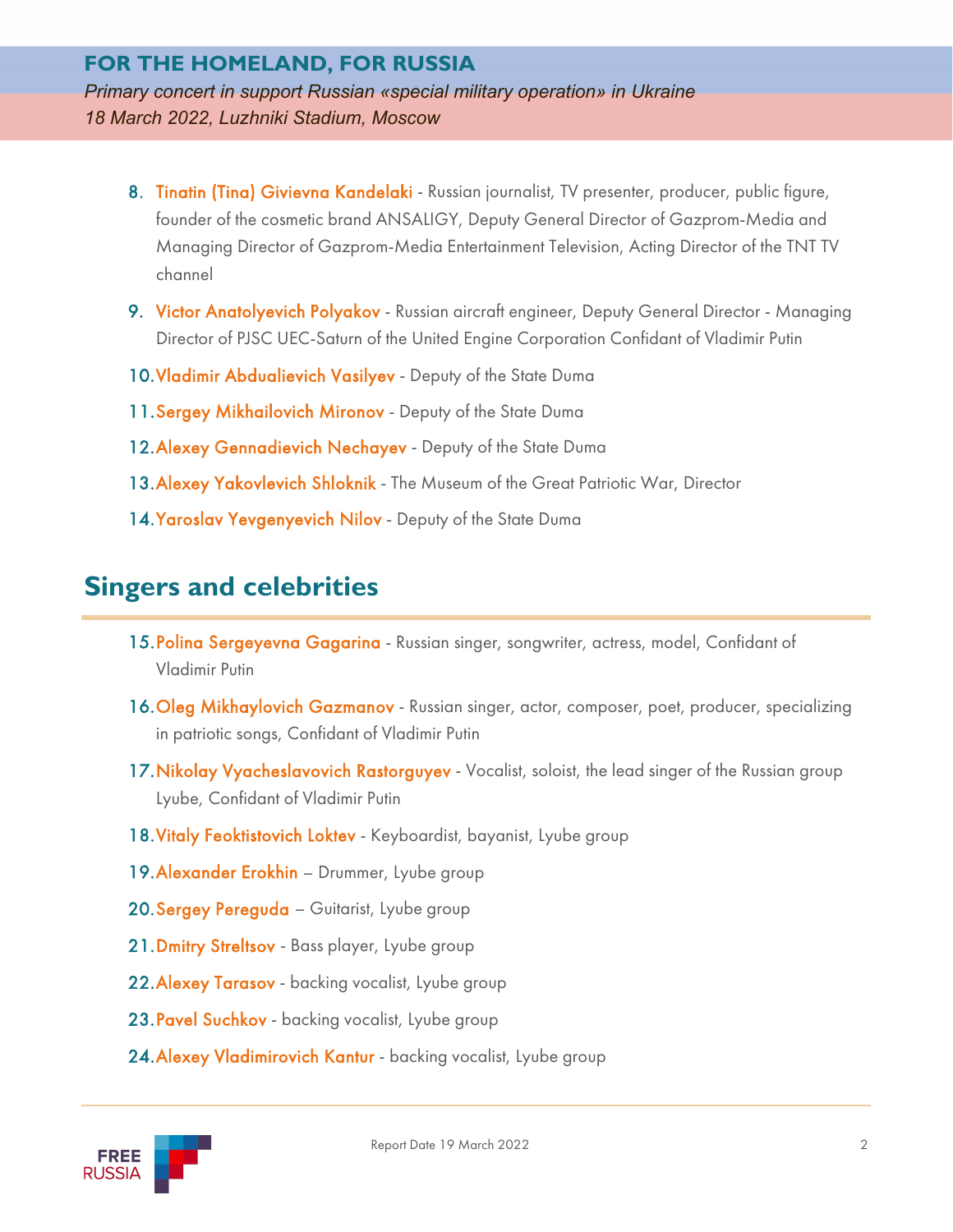#### **FOR THE HOMELAND, FOR RUSSIA**

*Primary concert in support Russian «special military operation» in Ukraine 18 March 2022, Luzhniki Stadium, Moscow*

- 25. Vasily Georgievich Gerello Russian opera singer, soloist of the Mariinsky Theater
- 26. Natalia Yuryevna Podolskaya (Natalla Padolskaja) Belarusian and Russian pop singer
- 27. Timur Ildarovich Yunusov (Timati) Russian rapper, singer, record producer, actor, and entrepreneur. Confidant of Vladimir Putin
- 28. Anastasiya Vasilevna Makeyeva (Malkova-Makeyeva) Russian theater, film and dubbing actress, singer, fashion model, TV presenter
- 29.Moscow Cossack Choir
- 30.Marina Firsova Soloist of the Moscow Cossack Choir
- 31. Ksenia Babikova Soloist of the Moscow Cossack Choir
- 32.Antonina Kochergina Soloist of the Moscow Cossack Choir
- 33. Maria Korneva Artist of the Moscow Cossack Choir
- 34. Andrey Kargopolov Artist of the Moscow Cossack Choir
- 35.Svetlana Chebanko Soloist of the Moscow Cossack Choir
- 36.Anton Kornev Soloist and director of the Moscow Cossack Choir
- 37. Anna Valyavina (Goncharova) Soloist of the Moscow Cossack Choir
- 38.Artem Limin-Kosachev Soloist of the Moscow Cossack Choir
- 39.Sergei Zhuravlev Soloist of the Moscow Cossack Choir
- 40.Natalia Alexandrovna Kachura concert performer, artist-vocalist of the Music and Drama Theater. M. M. Brovun (Donetsk, DPR)
- 41. Victoria Petrovna Dayneko Russian singer and actress
- 42. Ballet by Alla Dukhovaya "Ballet Todes" Russian dance group and a network of schoolsstudios for teaching dance art
- 43.Nikolay Viktorovich Baskov Singer
- 44.Sergey Evgenievich Zhukov Singer
- 45.Alexander Vladimirovich Oleshko Actor